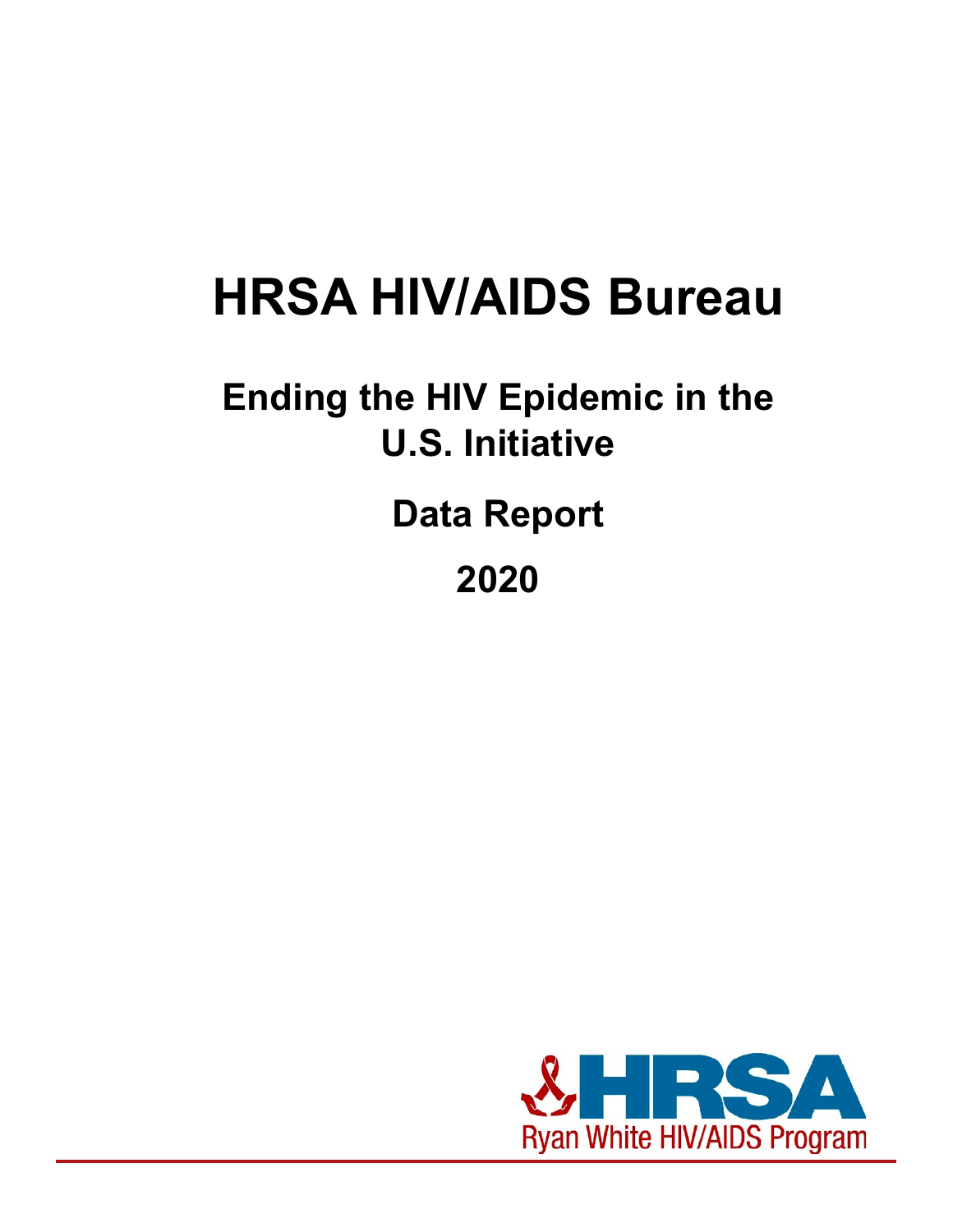The Health Resources and Services Administration (HRSA) HIV/AIDS Bureau (HAB), *Ending the HIV Epidemic in the U.S.* (EHE) *Initiative Data Report* is published by the Division of Policy and Data, HAB, HRSA, U.S. Department of Health and Human Services, Rockville, Maryland.

Data presented in this report represent data submitted to the HRSA HAB EHE Triannual Module data system, an aggregate triannual data submission. This report includes data for March 2020 through December 2020.

The *Ending the HIV Epidemic in the U.S. Initiative Data Report* is not copyrighted and may be used and copied without permission. Citation of the source is, however, appreciated.

#### **Suggested Citation**

Health Resources and Services Administration. HIV/AIDS Bureau. *Ending the HIV Epidemic in the U.S. Initiative Data Report 2020*. [www.hab.hrsa.gov/data/data-reports](http://www.hab.hrsa.gov/data/data-reports). Published December 2021.

#### **Health Resources and Services Administration**

Diana Espinosa..........................................................................................................*Acting Administrator*

#### **HIV/AIDS Bureau, Health Resources and Services Administration**

| Yemisi Odusanya, MPHHAB EHE Senior Advisor, Office of the Associate Administrator  |
|------------------------------------------------------------------------------------|
|                                                                                    |
| Tracy Matthews, MHA, RN CAPT, USPHS; Deputy Director, Division of Policy and Data  |
| Chrissy Abrahms Woodland, MBA Director, Division of Metropolitan HIV/AIDS Programs |
|                                                                                    |
| Jeanean Willis Marsh, DPM CAPT, USPHS; Director, Office of Program Support         |
|                                                                                    |

**Information about HRSA's role in the** *Ending the HIV Epidemic in the U.S.* **initiative:** [www.hrsa.gov/ending-hiv-epidemic](https://www.hrsa.gov/ending-hiv-epidemic)

**Information about the HRSA Ryan White HIV/AIDS Program:** [www.hab.hrsa.gov](http://www.hab.hrsa.gov/)

**Educational and technical assistance materials about HIV, the EHE Technical Assistance Provider-innovation network, EHE Systems Coordination Provider, and the Ryan White HIV/AIDS Program:** [www.TargetHIV.org](http://www.targethiv.org/)

Publication of this report was made possible by the contributions of the EHE grant recipients and subrecipients that provided EHE Triannual Module data to HRSA.

HRSA HAB would like to acknowledge the important work EHE recipients, subrecipients, and stakeholders have been doing in response to the coronavirus disease 2019 (COVID-19) public health emergency and the incredible efforts made to submit EHE Triannual Module data in a timely manner during this time.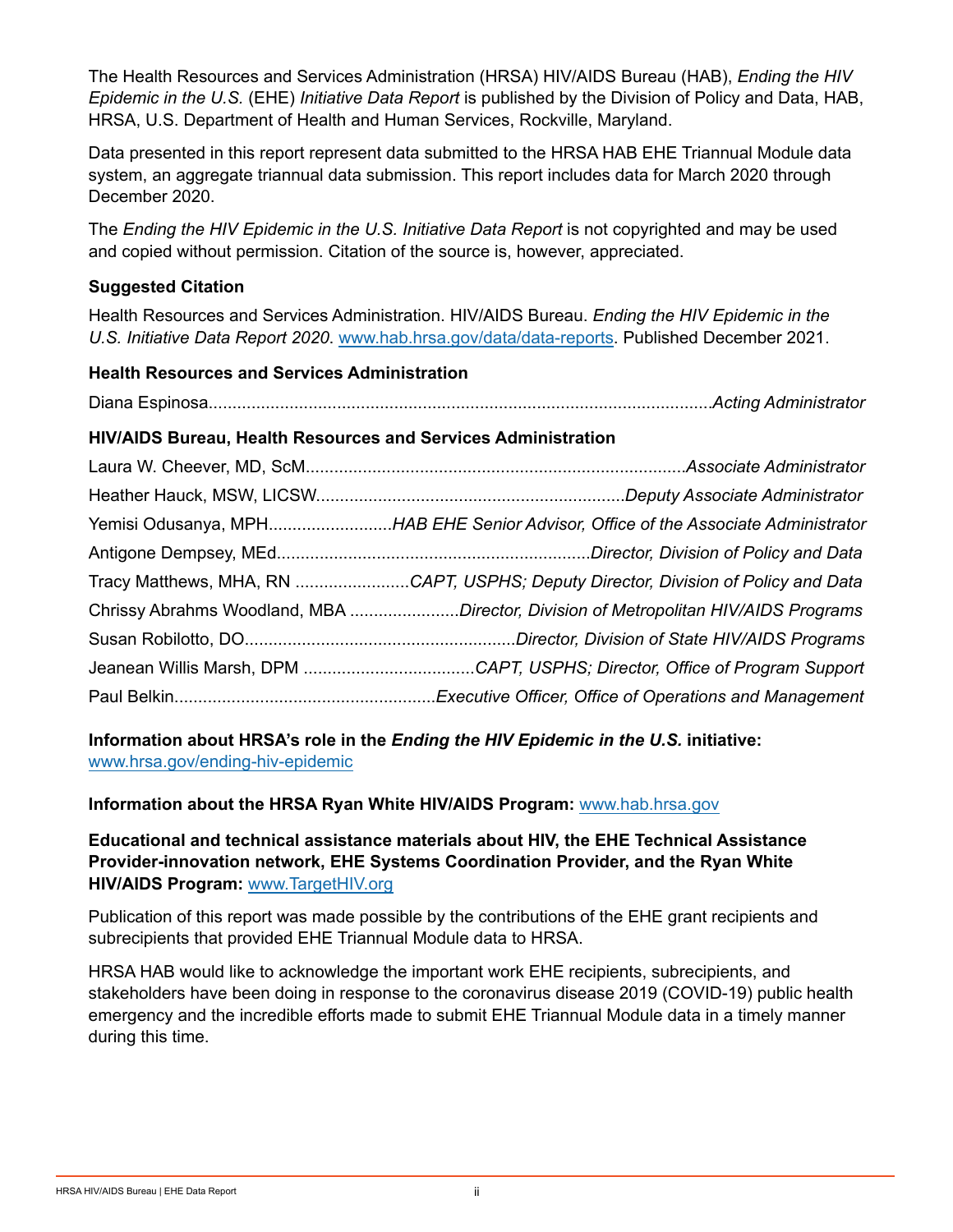### **CONTENTS**

| <b>Resources</b> | Commentary<br><b>Technical Notes</b>                                                                                                                                                                             | 6<br>8 |
|------------------|------------------------------------------------------------------------------------------------------------------------------------------------------------------------------------------------------------------|--------|
| Tables           |                                                                                                                                                                                                                  |        |
| 1                | New and estimated re-engaged clients in care and treatment by<br>HRSA HAB EHE-funded service providers, by selected service category                                                                             |        |
| $\overline{2}$   | New and estimated re-engaged clients in care and treatment by<br>HRSA HAB EHE-funded service providers, by selected service category                                                                             |        |
| 3                | New and estimated re-engaged clients in care and treatment by<br>HRSA HAB EHE-funded service providers, by reporting period and selected<br>service category or health outcome, March 2020 through December 2020 |        |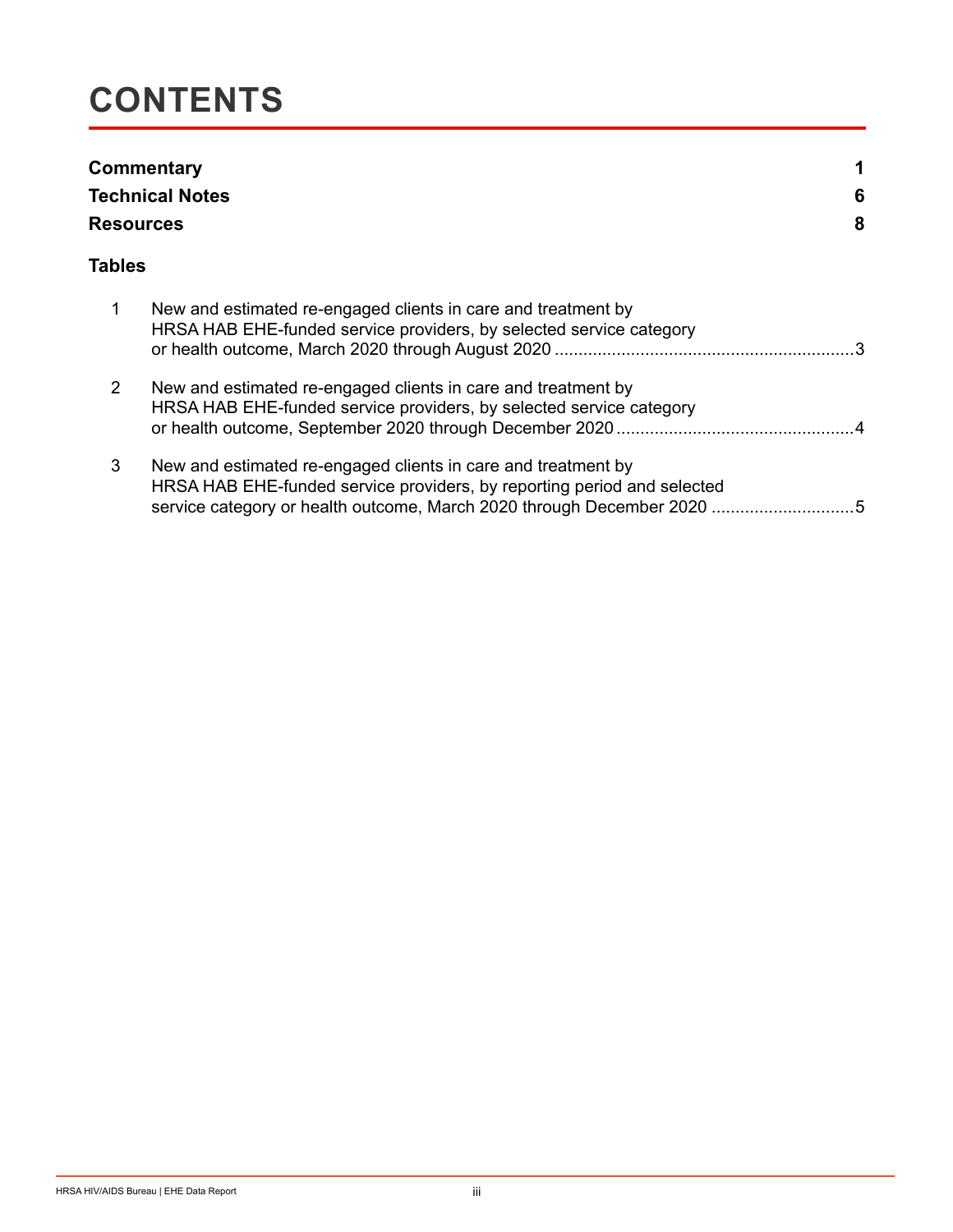## <span id="page-3-0"></span>**COMMENTARY**

The *Ending the HIV Epidemic in the U.S.* (EHE) initiative, which began in Fiscal Year (FY) 2020, aims to reduce new HIV infections to less than 3,000 per year by 2030. The multiyear EHE initiative currently focuses on 48 counties, Washington, D.C., and San Juan, Puerto Rico, as well as 7 states that have a substantial rural HIV burden (collectively referred to as "EHE jurisdictions"). The EHE initiative will bring the additional expertise, technology, and resources needed to end the HIV epidemic in the United States. The four pillars of the EHE initiative (Diagnose, Treat, Prevent, and Respond) will be implemented across the entire U.S. over the next 10 years. Without this EHE initiative, new infections will continue and could increase, costing more lives and the U.S. government more than \$200 billion in direct lifetime medical costs for HIV prevention and medication.

The EHE initiative leverages critical scientific advances in HIV prevention, diagnosis, treatment, and care by coordinating the highly successful programs, resources, and infrastructure of many U.S. Department of Health and Human Services agencies and offices, including the Health Resources and Services Administration (HRSA). HRSA ensures equitable access to services and supports for low-income people with HIV through the Community Health Centers program and the Ryan White HIV/AIDS Program (RWHAP). The RWHAP's comprehensive system of HIV care, support services, and medication delivery creates an efficient and effective service delivery mechanism for the EHE initiative.

Key strategies for the EHE initiative include the following:

- Implementing evidence-informed and emerging intervention strategies shown to increase linkage, engagement, and retention in care focused on those not yet diagnosed, those diagnosed but not in HIV care, and those who are in HIV care but not yet virally suppressed;
- Re-engaging people with HIV who were in care, but are no longer in ongoing care and are not virally suppressed.
- Providing technical assistance and systems coordination to support effective strategic plans and activities to successfully implement the new initiative; and
- Expanding workforce capacity through the efforts of the AIDS Education and Training Centers (AETCs).

In FY 2020, the first year of the EHE initiative, HRSA's HIV/AIDS Bureau (HAB) awarded EHE funds to the 39 RWHAP Part A recipients and 8 Part B recipients that encompass the EHE jurisdictions. HAB EHE recipients will utilize their existing infrastructure to implement effective and innovative strategies, interventions, approaches, and services to reduce new HIV infections in the U.S. In total, \$63 million was awarded to these 47 HAB EHE recipients, two technical assistance providers, and 11 RWHAP AETC Program recipients. HRSA anticipated that HAB EHE recipients would serve 18,000 new or re-engaged people with HIV during the initial year of the EHE initiative.

#### **EHE Data Report Overview**

This report is HRSA HAB's first publication of data submitted regarding the EHE initiative. This report uses aggregate, national EHE initiative data submitted to HRSA HAB through the EHE Triannual Module data system. In the EHE Triannual Module, HAB EHE-funded recipient and subrecipient service providers report on the number of clients receiving specific services and the number of clients who were prescribed antiretroviral therapy (ART) during a specified reporting period. The EHE Triannual Module provides HRSA HAB with frequent and timely data on the progress of the EHE initiative.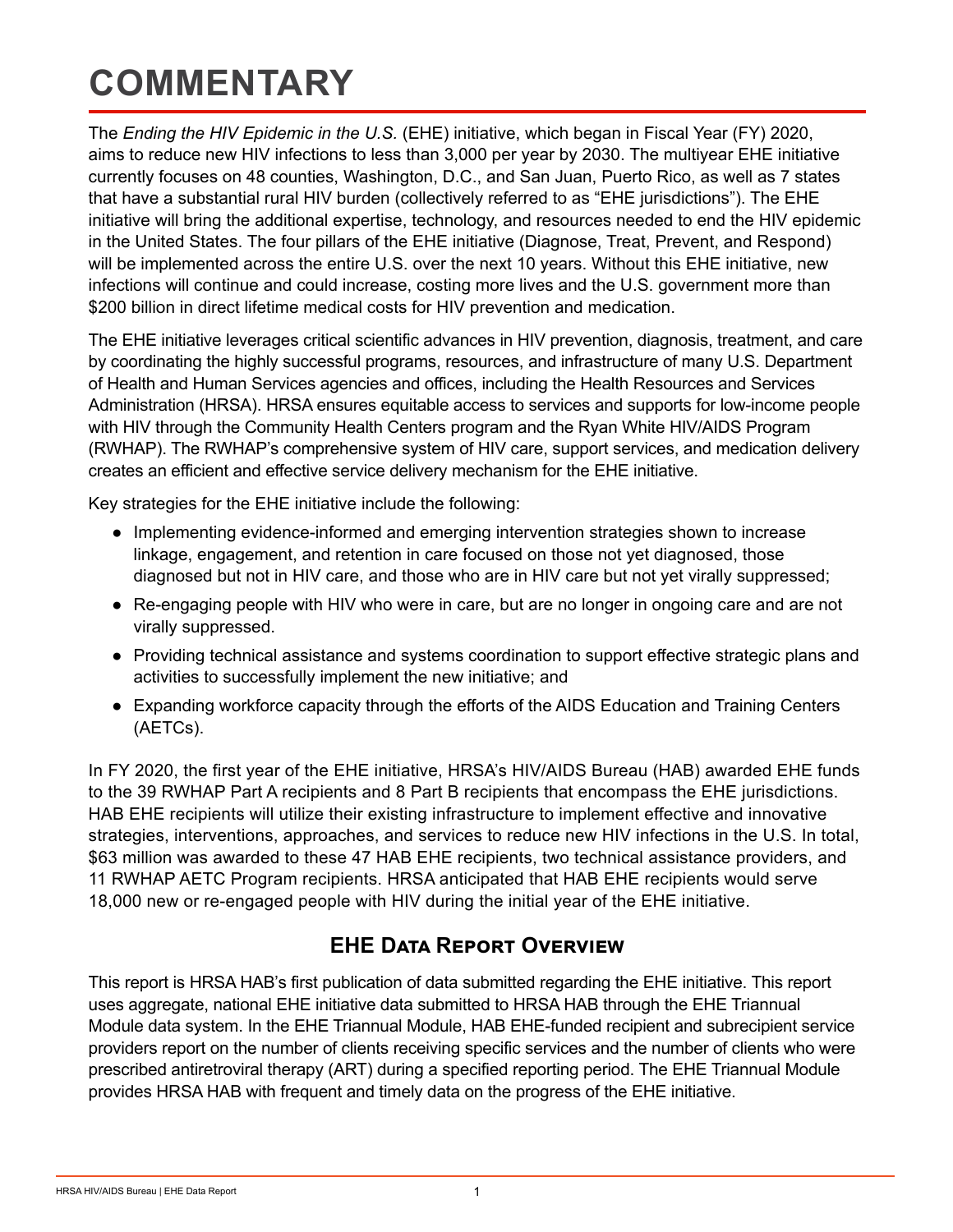Although the EHE initiative budget year is March through February, the EHE Triannual Module data are reported based on the calendar year (January through December). Alignment of the EHE Triannual Module reporting with the calendar year and the Ryan White HIV/AIDS Program Services Report (RSR) data was necessary to best analyze the data and measure the success of HRSA HAB's progress in meeting these goals.

HAB EHE funding was awarded beginning in March 2020. To align data reporting with the calendar year, two reporting periods were established for the initial data year (2020): March through August (6 months), and September through December (4 months). This report includes all EHE Triannual Module data reported to HRSA HAB by service providers funded by the 47 HAB EHE recipients in FY 2020 for March through December 2020. Subsequent EHE Triannual Module years will have three reporting periods: January through April, May through August, and September through December.

All organizations that receive HAB EHE funding to provide services complete an EHE Triannual Module each reporting period. This includes organizations that are direct recipient-providers as well as subrecipient-providers and second-level providers-subcontractors. Similar to the RSR, all clients served using RWHAP Part A–D funding, HAB EHE funding, RWHAP FY 2020 Coronavirus Aid, Relief, and Economic Security (CARES) Act funding, or RWHAP-related funding (i.e., program income or pharmaceutical rebates) are reported to the EHE Triannual Module. However, in contrast with the RSR, only aggregate data are submitted; client-level data are not reported. For analyses, the EHE Triannual Module submitted by service providers are aggregated to the jurisdiction and national levels.

HAB EHE funding, awarded in March 2020, coincided with the emergence of the coronavirus disease 2019 (COVID-19) pandemic. As HAB EHE recipients rapidly and drastically shifted priorities to respond to the pandemic, many EHE initiative services and activities were delayed or adapted. In addition, many HAB EHE recipients experienced lengthy delays in executing EHE contracts to subrecipients, thus further delaying EHE initiative activities and services. Also, this report presents the first submissions of the new EHE Triannual Module data reporting system. As with any new data reporting system, the accuracy and validity of the information reported is anticipated to improve over time. Therefore, readers should interpret and use the 2020 EHE Triannual Module data with caution in the context of these external factors that impacted EHE initiative activities, services, and reporting during this reporting period.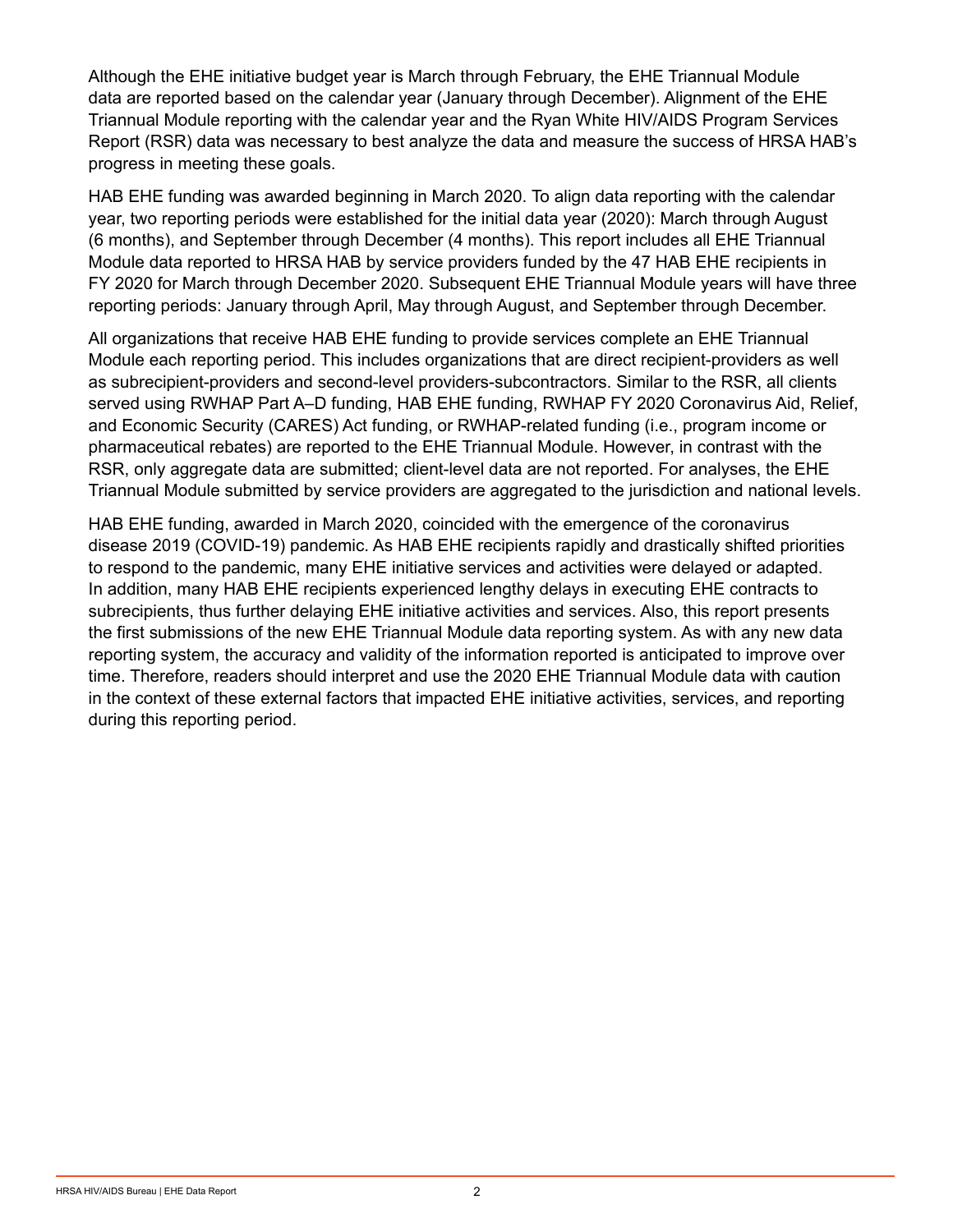#### **Highlights of Analyses**

HAB EHE recipients made significant progress toward implementing their EHE initiative activities despite challenges posed by the COVID-19 pandemic, including developing administrative infrastructure and service delivery infrastructure, engaging with community members and new partners, and delivering services to clients.

#### **March 2020 Through August 2020**

**EHE-funded providers served nearly 40,000 clients during the first six months of the EHE initiative, including approximately 10,000 new or re-engaged clients.** Among clients served during March through August 2020 by EHE-funded service providers, 6,262 clients were new to the reporting EHE-funded provider and an additional 3,686 were re-engaged in services (Table 1).

Of the 6,262 new clients, 67.4% were prescribed ART in the reporting period. Over half (56.2%) of new clients received an EHE initiative service and nearly three-quarters (73.9%) received outpatient ambulatory health services (OAHS). Nearly half (47.0%) of new clients received medical case management services, one quarter (25.0%) received substance abuse outpatient care services, and 14.6% received non-medical case management.

Among the estimated 3,686 people re-engaged in services, 69.1% received OAHS, 65.4% received medical case management, and 26.3% received non-medical case management. One-fifth (19.5%) of clients received mental health services, and 16.0% received substance abuse outpatient care services.

|                                                           |        | <b>Total clients</b> |       | <b>New clients</b> | <b>Estimated</b><br>re-engaged <sup>a</sup><br>clients |       |
|-----------------------------------------------------------|--------|----------------------|-------|--------------------|--------------------------------------------------------|-------|
|                                                           | No.    | $\%$                 | No.   | %                  | No.                                                    | %     |
| Any service received                                      | 39,618 | 100.0                | 6,262 | 100.0              | 3,686                                                  | 100.0 |
| Service category                                          |        |                      |       |                    |                                                        |       |
| <b>EHE initiative services</b>                            | 4,175  | 10.5                 | 3,521 | 56.2               | 40                                                     | 1.1   |
| <b>RWHAP service categories</b>                           |        |                      |       |                    |                                                        |       |
| Outpatient ambulatory health services                     | 21,915 | 55.3                 | 4,626 | 73.9               | 2,546                                                  | 69.1  |
| Medical case management                                   | 15,682 | 39.6                 | 2.943 | 47.0               | 2.409                                                  | 65.4  |
| Non-medical case management                               | 8.700  | 22.0                 | 915   | 14.6               | 970                                                    | 26.3  |
| Mental health services                                    | 2,783  | 7.0                  | 588   | 9.4                | 717                                                    | 19.5  |
| Substance abuse outpatient care                           | 3,184  | 8.0                  | 1,563 | 25.0               | 591                                                    | 16.0  |
| Substance abuse services (residential)                    | 35     | 0.1                  | 9     | 0.1                | 6                                                      | 0.2   |
| Housing services                                          | 260    | 0.7                  | 65    | 1.0                | 73                                                     | 2.0   |
| <b>Health outcomes</b>                                    |        |                      |       |                    |                                                        |       |
| Prescribed antiretroviral therapy in the reporting period | 14.356 | 36.2                 | 4,223 | 67.4               | 295                                                    | 8.0   |

<span id="page-5-0"></span>**Table 1. New and estimated re-engaged clients in care and treatment by HRSA HAB EHE-funded service providers, by selected service category or health outcome, March 2020 through August 2020** 

*Abbreviations:* EHE, Ending the HIV Epidemic in the U.S.; HAB, HIV/AIDS Bureau; HRSA, Health Resources and Services Administration; RWHAP, Ryan White HIV/AIDS Program.

a HRSA calculated. See Technical Notes for additional information.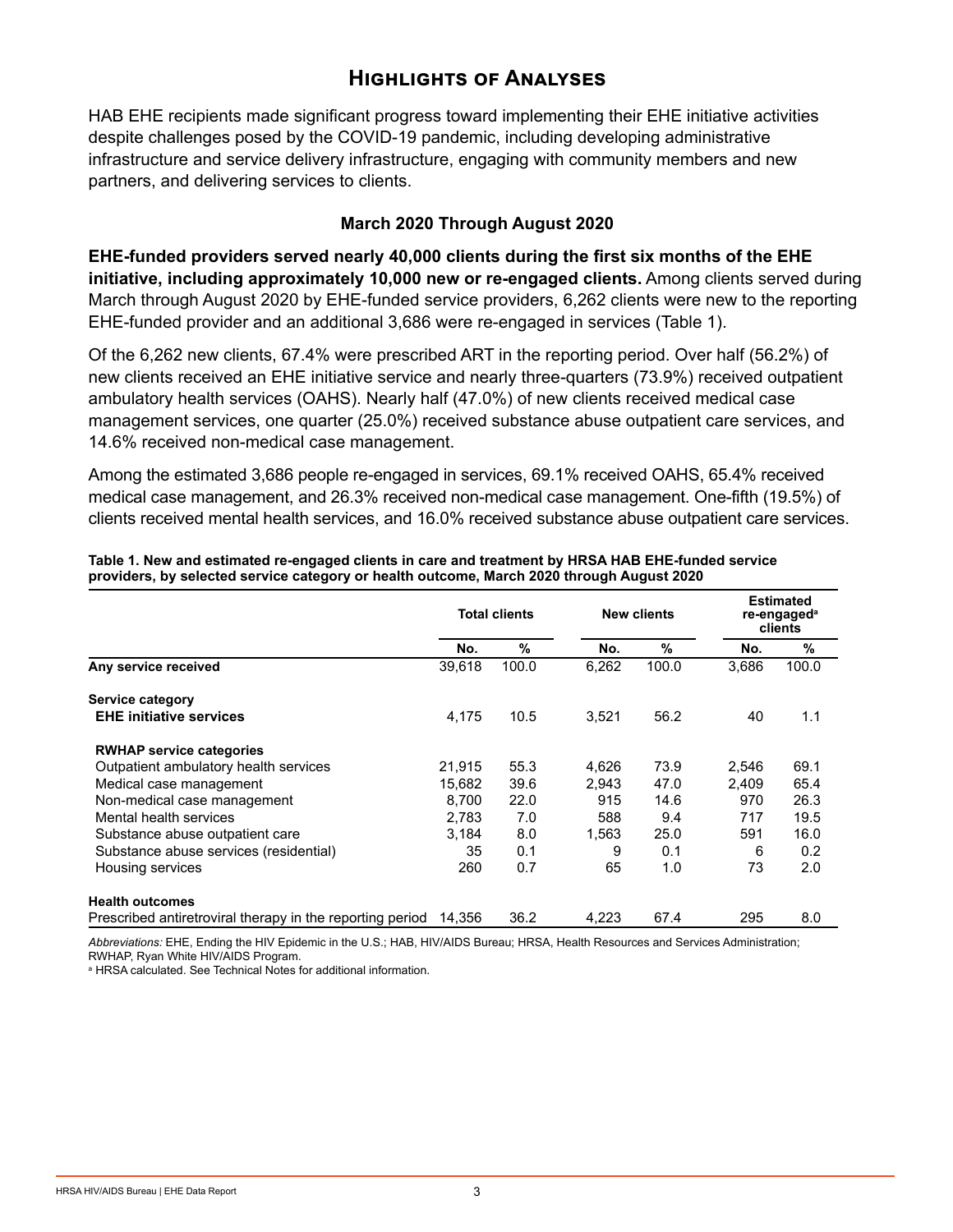#### **September 2020 Through December 2020**

**EHE-funded providers served more than 55,000 clients from September 2020 through December 2020, of whom nearly 9,500 clients were new or re-engaged clients.** Among clients served during September through December 2020 by EHE-funded service providers, 4,877 were new clients and an additional 4,596 re-engaged in services (Table 2).

Of the 4,877 new clients, 51.2% received OAHS and 48.7% were prescribed ART. Approximately onethird (34.4%) of new clients received medical case management services, nearly one-quarter (23.3%) received non-medical case management, and 15.7% received EHE initiative–specific services.

Among the 4,596 clients re-engaged in services, two-thirds (64.6%) were prescribed ART, one-third (33.2%) received medical case management, 18.7% received OAHS, and 17.3% received nonmedical case management.

#### <span id="page-6-0"></span>**Table 2. New and estimated re-engaged clients in care and treatment by HRSA HAB EHE-funded service providers, by selected service category or health outcome, September 2020 through December 2020**

|                                                           | <b>Total clients</b> |       |       | <b>New clients</b> |       | <b>Estimated</b><br>re-engaged<br>clients <sup>a</sup> |  |
|-----------------------------------------------------------|----------------------|-------|-------|--------------------|-------|--------------------------------------------------------|--|
|                                                           | No.                  | %     | No.   | %                  | No.   | %                                                      |  |
| Any service received                                      | 56,685               | 100.0 | 4,877 | 100.0              | 4,596 | 100.0                                                  |  |
| Service category                                          |                      |       |       |                    |       |                                                        |  |
| <b>EHE initiative services</b>                            | 2,206                | 3.9   | 767   | 15.7               | 36    | 0.8                                                    |  |
| <b>RWHAP service categories</b>                           |                      |       |       |                    |       |                                                        |  |
| Outpatient ambulatory health services                     | 30,260               | 53.4  | 2,498 | 51.2               | 860   | 18.7                                                   |  |
| Medical case management                                   | 17.827               | 31.4  | 1.679 | 34.4               | 1,525 | 33.2                                                   |  |
| Non-medical case management                               | 9,209                | 16.2  | 1,138 | 23.3               | 793   | 17.3                                                   |  |
| Mental health services                                    | 3,459                | 6.1   | 317   | 6.5                | 256   | 5.6                                                    |  |
| Substance abuse outpatient care                           | 1,272                | 2.2   | 141   | 2.9                | 77    | 1.7                                                    |  |
| Substance abuse services (residential)                    | 6                    | 0.0   | 0     | 0.0                | 0     | 0.0                                                    |  |
| Housing services                                          | 350                  | 0.6   | 76    | 1.6                | 217   | 4.7                                                    |  |
| <b>Health outcomes</b>                                    |                      |       |       |                    |       |                                                        |  |
| Prescribed antiretroviral therapy in the reporting period | 31.524               | 55.6  | 2,375 | 48.7               | 2,967 | 64.6                                                   |  |

*Abbreviations:* EHE, Ending the HIV Epidemic in the U.S.; HAB, HIV/AIDS Bureau; HRSA, Health Resources and Services Administration; RWHAP, Ryan White HIV/AIDS Program.

a HRSA calculated. See Technical Notes for additional information.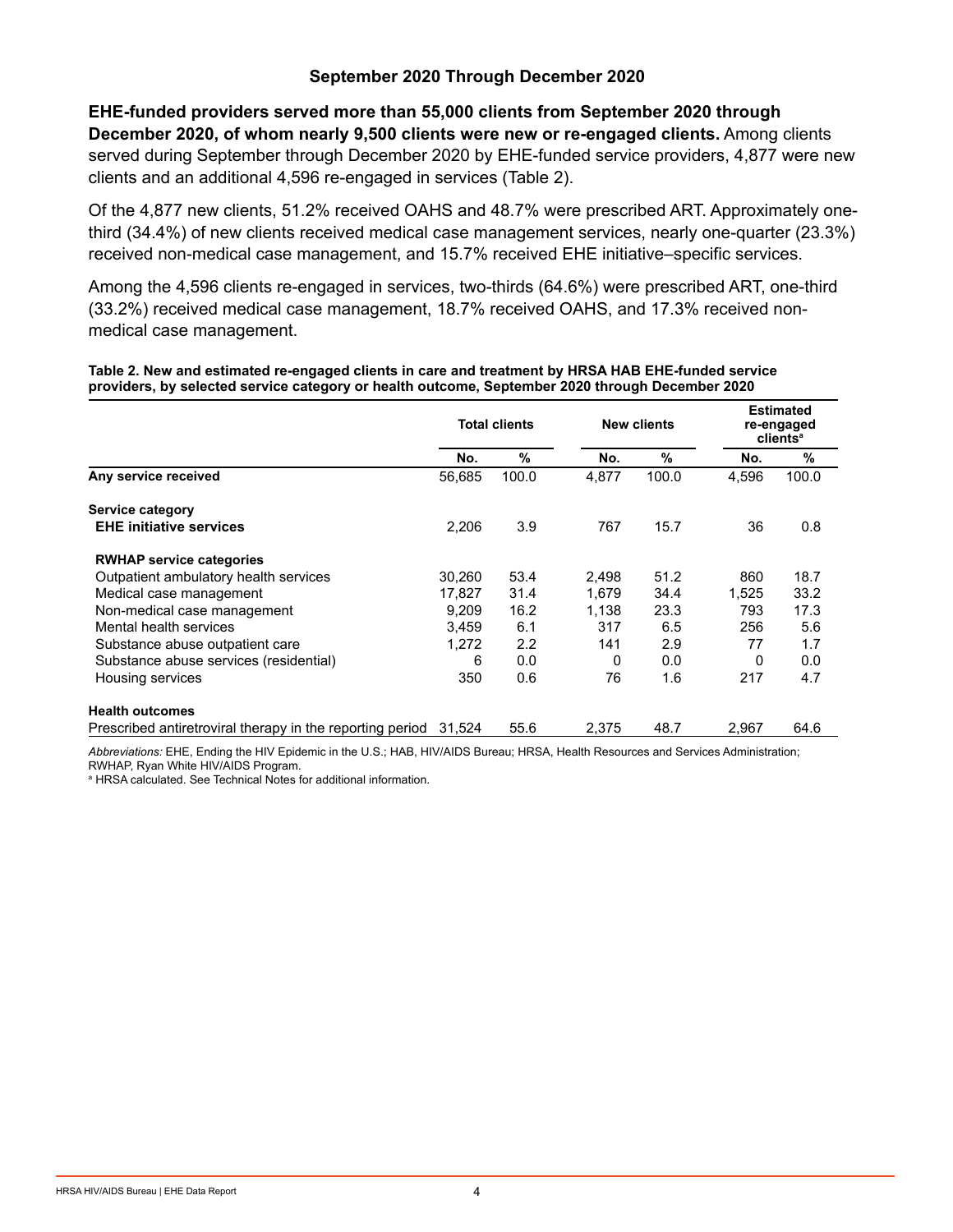#### **Summary — March 2020 Through December 2020**

#### **Overall, HAB EHE-funded service providers served nearly 19,500 clients who were new or re-engaged in HIV care and treatment during March 2020 through December 2020 (Table 3).**

Of the 6,381 clients receiving EHE initiative-specific services during 2020, more than two-thirds (68.4%) were new or re-engaged clients. In 2020, 21.5% of clients prescribed ART were new or re-engaged in care and treatment

#### <span id="page-7-0"></span>**Table 3. New and estimated re-engaged clients in care and treatment by HRSA HAB EHE-funded service providers, by reporting period and selected service category or health outcome, March 2020 through December 2020**

|                                                  | March 2020 through<br>August 2020 |       | September 2020<br>through December<br>2020 |               | <b>Total</b> <sup>a</sup> |       |
|--------------------------------------------------|-----------------------------------|-------|--------------------------------------------|---------------|---------------------------|-------|
|                                                  | No.                               | %     | No.                                        | $\frac{0}{0}$ | No.                       | %     |
| <b>Clients receiving any service</b>             |                                   |       |                                            |               |                           |       |
| All clients                                      | 39,618                            | 100.0 | 56,685                                     | 100.0         | 96,303                    | 100.0 |
| New clients and estimated re-engaged clients     | 9,948                             | 25.1  | 9,473                                      | 16.7          | 19,421                    | 20.2  |
| New clients                                      | 6,262                             | 15.8  | 4,877                                      | 8.6           | 11,139                    | 11.6  |
| Estimated re-engaged clients <sup>b</sup>        | 3,686                             | 9.3   | 4,596                                      | 8.1           | 8,282                     | 8.6   |
| <b>Clients receiving EHE initiative services</b> |                                   |       |                                            |               |                           |       |
| All clients                                      | 4,175                             | 100.0 | 2,206                                      | 100.0         | 6,381                     | 100.0 |
| New clients and estimated re-engaged clients     | 3,561                             | 85.3  | 803                                        | 36.4          | 4,364                     | 68.4  |
| New clients                                      | 3,521                             | 84.3  | 767                                        | 34.8          | 4,288                     | 67.2  |
| Estimated re-engaged clients <sup>b</sup>        | 40                                | 1.0   | 36                                         | 1.6           | 76                        | 1.2   |
| Clients prescribed antiretroviral therapy        |                                   |       |                                            |               |                           |       |
| All clients                                      | 14,356                            | 100.0 | 31,524                                     | 100.0         | 45,880                    | 100.0 |
| New clients and estimated re-engaged clients     | 4.518                             | 31.5  | 5,342                                      | 16.9          | 9.860                     | 21.5  |
| New clients                                      | 4,223                             | 29.4  | 2,375                                      | 7.5           | 6,598                     | 14.4  |
| Estimated re-engaged clients <sup>b</sup>        | 295                               | 2.1   | 2,967                                      | 9.4           | 3,262                     | 7.1   |

*Abbreviations:* EHE, Ending the HIV Epidemic in the U.S.; HAB, HIV/AIDS Bureau; HRSA, Health Resources and Services Administration; RWHAP, Ryan White HIV/AIDS Program.

<sup>a</sup> Potential duplication of clients across each triannual reporting period.

b HRSA calculated. See Technical Notes for additional information.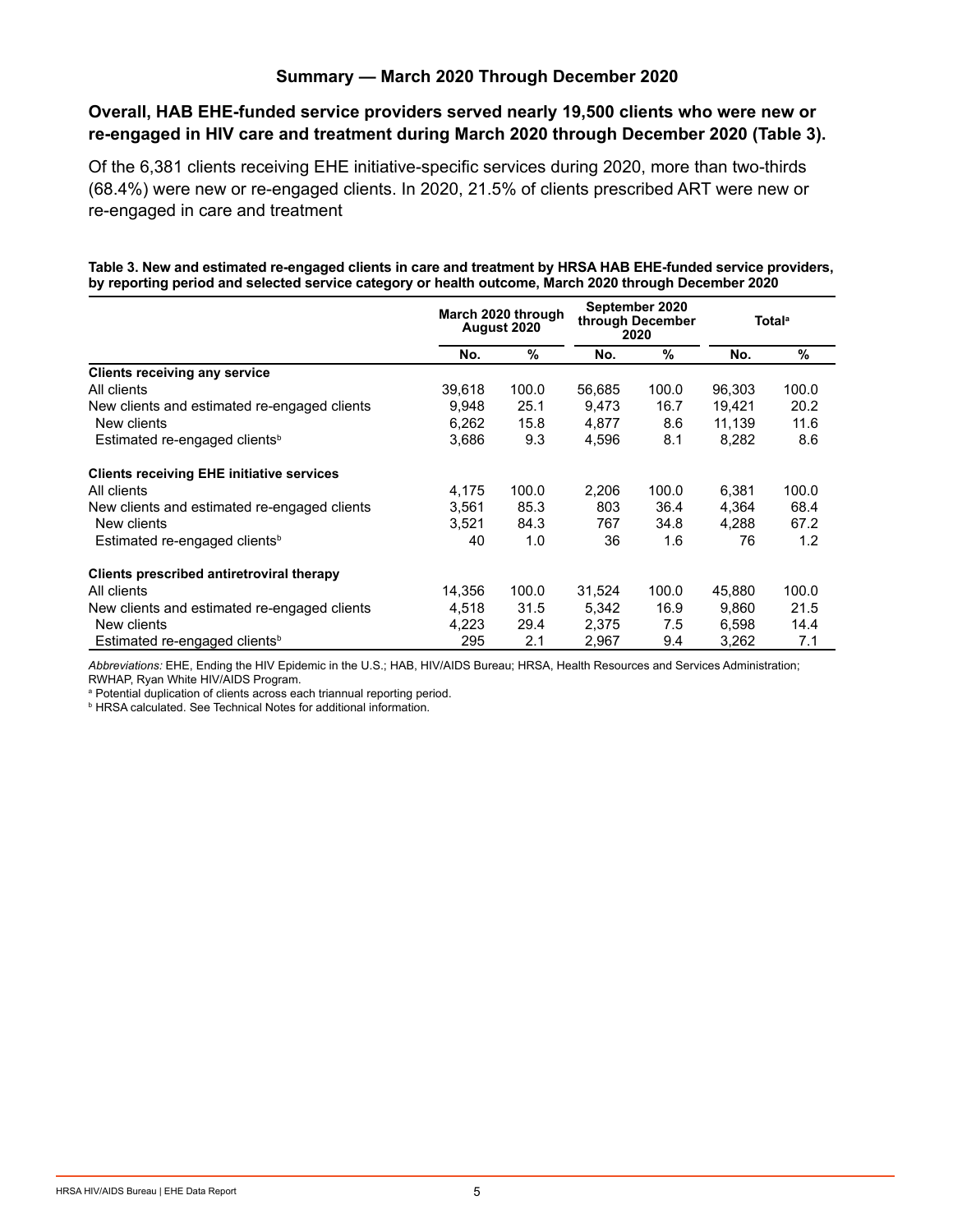## <span id="page-8-0"></span>**TECHNICAL NOTES**

The EHE Triannual Module data system collects aggregate-level information at the HAB EHEfunded service provider level. Service providers report the number of clients receiving specific services and the number of clients who were prescribed antiretroviral medications during the reporting period. These data are for all clients with HIV who received at least one service during the reporting period, regardless of the funding source or RWHAP eligibility. The information submitted to the EHE Triannual Module complements the annual information collected through the RSR and other reporting requirements. Select RWHAP service categories are included in the EHE Triannual Module; the specific RWHAP service categories for the EHE Triannual Module were selected because they were identified as common areas of RWHAP and EHE service delivery and important for project officer monitoring. RWHAP service category definitions can be found in Policy Clarification Notice (PCN) #16-02, "Ryan White HIV/AIDS Program Services: Eligible Individuals & Allowable Uses of Funds." The additional *EHE initiative services* service category is defined as services provided with EHE funding that do not meet the definition of a RWHAP service category.

The EHE Triannual Module provides HRSA HAB with frequent and timely data on EHE initiative progress by providing information on the number of people with HIV who are reached in HAB EHEfunded jurisdictions during each reporting period. These aggregate data can be used to estimate the number of clients previously "out of care" who were re-engaged in HIV care and treatment in the EHE jurisdictions during each reporting period. The estimated number of re-engaged clients was calculated as follows:

*[Total number of clients] minus [Number of clients who received services in a previous reporting period during the current calendar year or in the previous calendar year] minus [Number of new clients].*

The numbers of re-engaged clients across all service providers is an approximation and should not be interpreted as a precise application of a formal definition of re-engagement in care.

The main health outcome reported in the EHE Triannual Modules is ART prescription. HAB EHEfunded service providers report the number of clients who were prescribed ART during the reporting period via OAHS or any other mechanism through which ART could be prescribed or provided (e.g., Rapid Start programs under EHE Initiative Services, bundled services, etc.). Information on other health outcomes (i.e., retention in care and viral suppression) is measured for the calendar year using the annual client-level RSR data.

#### **Data Limitations**

The current EHE initiative focuses on specific jurisdictions with the highest burden of HIV. Therefore, the EHE Triannual Module data system collects information only from the 39 RWHAP Part A recipients and 8 Part B recipients that encompass the EHE jurisdictions and their EHE-funded subrecipient service providers. Although the data are limited to these recipients and service providers, all clients receiving care and treatment should be reported to the EHE Triannual Module, regardless of funding used for the services. That is, data are not limited to clients served using EHE funding; all clients served using RWHAP Parts A, B, C, and D funding, HAB EHE initiative funding, RWHAP FY 2020 CARES Act funding, and RWHAP-related funding (i.e., program income or pharmaceutical rebates, etc.) are included in the data submissions. As such, data from the EHE Triannual Module cannot be used to estimate the specific costs associated with serving clients using 2020 HAB EHE funding. EHE Triannual Module data are aggregate counts of clients by service category.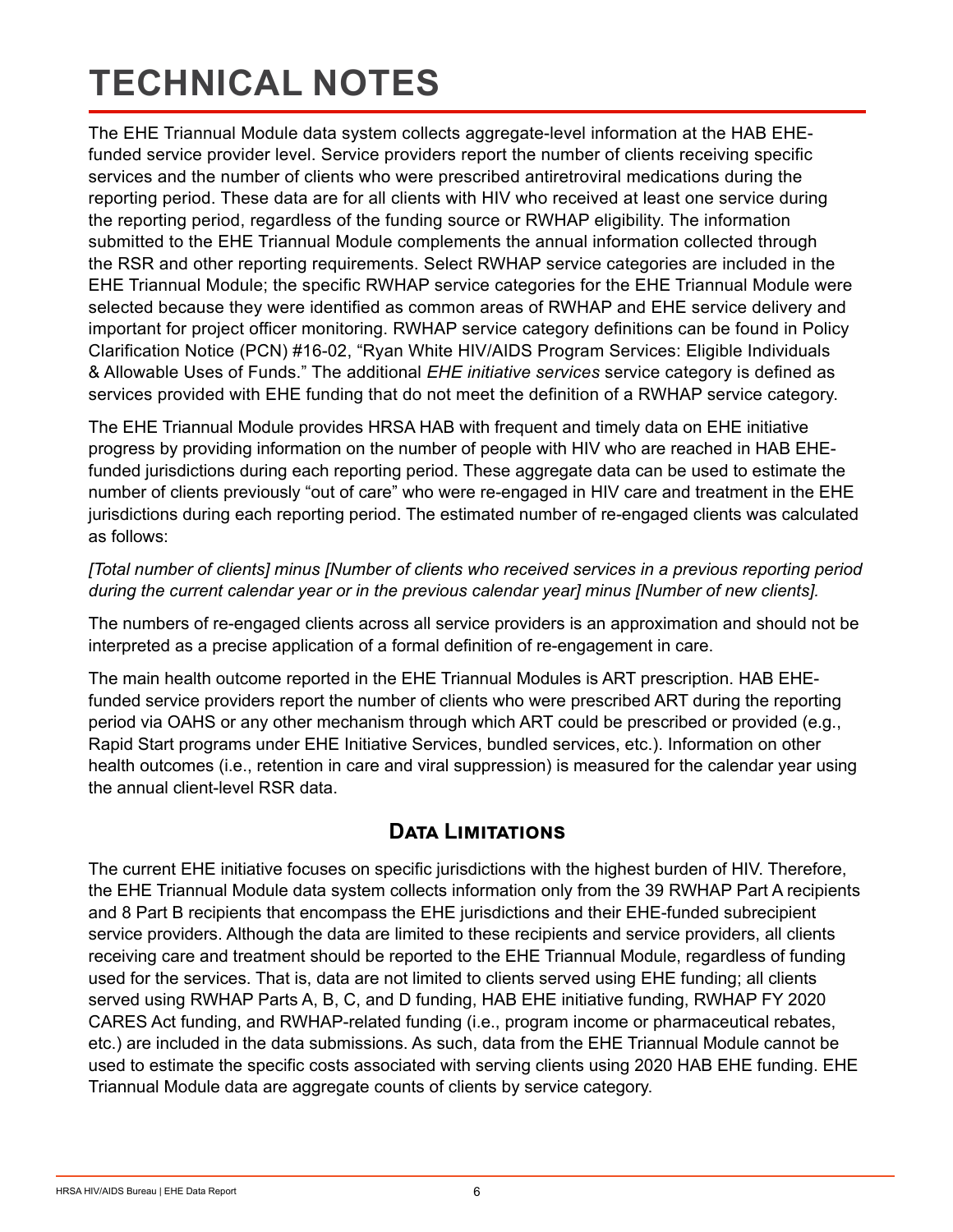No demographic or other characteristic data are submitted and, therefore, stratifications are not possible. Demographic and other characteristics are collected via other HRSA HAB data reporting mechanisms, such as the RSR and AIDS Drug Assistance Program Data Report.

Because data are reported in aggregate form, it is not possible to de-duplicate counts of clients receiving services with 2020 HAB EHE funding across service providers or across reporting periods. Therefore, the data presented in this report may overestimate the number of unique people with HIV served by these HAB EHE recipients.

The number of new clients and estimated number of re-engaged clients were reported by individual HAB EHE-funded service providers. As these aggregate data are not de-duplicated across service providers, the values reported only reflect whether a client was new or re-engaged with that specific service provider. However, these clients may have been previously engaged in care with other providers, within or outside of the RWHAP system of care. Additionally, the estimated number of re-engaged clients presented within this report is an approximation based on the total number of clients, the number of clients who received services during the current or a previous calendar year, and the number of new clients. EHE jurisdictions and HAB EHE-funded service providers may have their own definitions of care re-engagement.